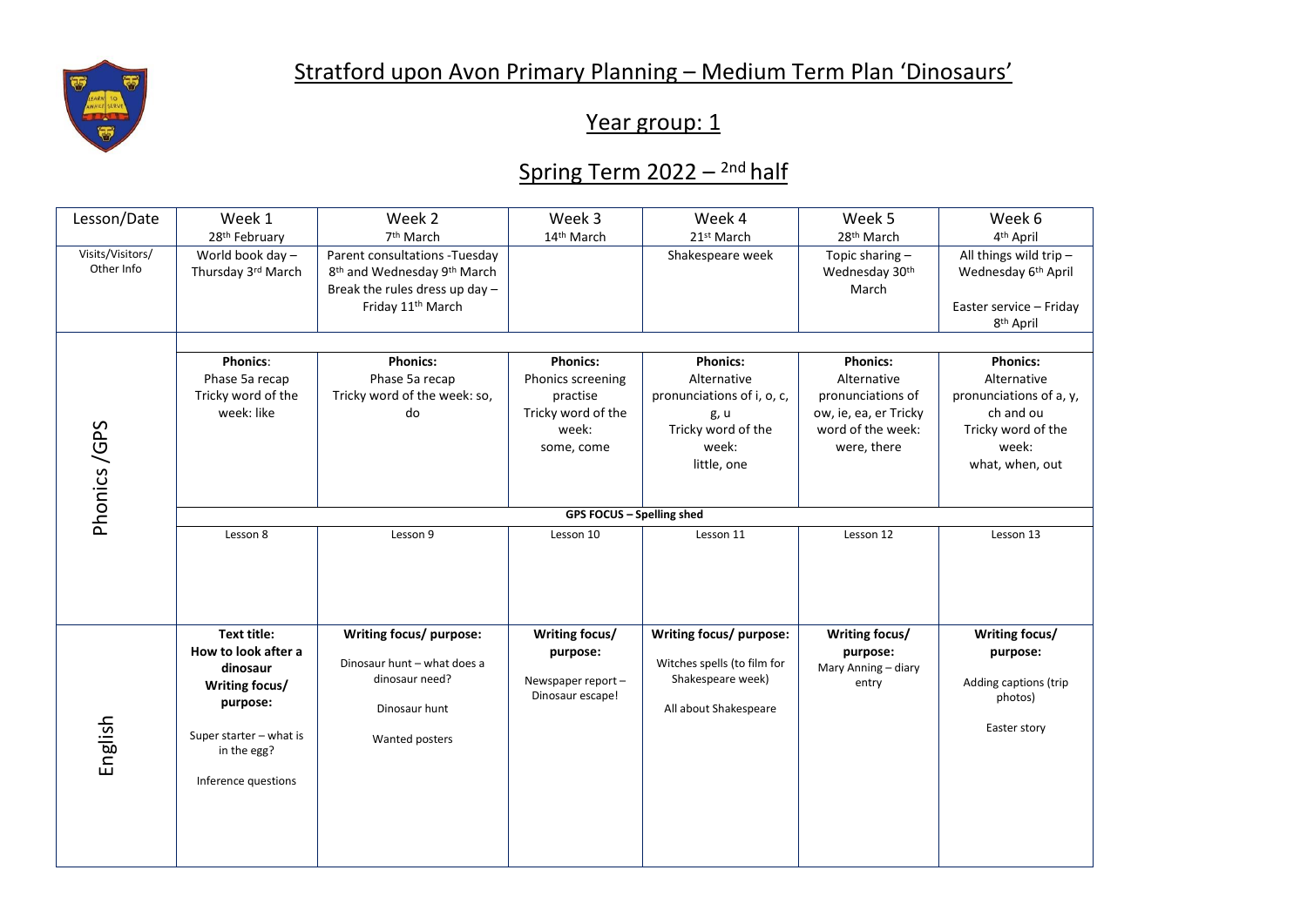| Place value (within 50)<br>Length and height<br>Maths | Compare number<br>sentences<br>Counting to 50 by making<br>10 <sub>s</sub><br>Numbers to 50<br>Counting forwards and<br>backwards within 50        | Tens and ones<br>Represent numbers to 50<br>One more and one less<br>Compare objects within 50                                                                                                    | Compare numbers within<br>50<br>Order numbers within 50<br>Count in 2s and 5s                                                       | Compare lengths<br>Compare height<br>Compare lengths and heights<br>Measuring lengths (non-<br>standard units)<br>Measure lengths | Introduce the ruler<br>Measure length<br>Adding length problems<br>Subtracting length<br>problems    | Introduce weight and mass<br>Measure mass<br>Compare mass<br>Weight and mass problems |
|-------------------------------------------------------|----------------------------------------------------------------------------------------------------------------------------------------------------|---------------------------------------------------------------------------------------------------------------------------------------------------------------------------------------------------|-------------------------------------------------------------------------------------------------------------------------------------|-----------------------------------------------------------------------------------------------------------------------------------|------------------------------------------------------------------------------------------------------|---------------------------------------------------------------------------------------|
| Science                                               | Identify and name a<br>variety of animals                                                                                                          | Identify and name a variety of<br>animals that are<br>herbivore/carnivore/omnivore                                                                                                                | Describe and<br>compare the<br>structure of<br>common animals                                                                       | What did dinosaurs eat?                                                                                                           | Dinosaur poo<br>investigation                                                                        | Body parts and senses                                                                 |
| Topic                                                 | History - Timeline of<br>dinosaurs compared<br>to us<br>Geography $-$<br>Continents recap<br>Art – Looking a<br>different textures of<br>dinosaurs | History-<br>How do we know dinosaurs<br>were real?<br>Geography - What the Earth<br>looked like then compared to<br>now.<br>Art - Sketching the<br>skin/scales/feathers of<br>different dinosaurs | History/Geography<br>Fossils - where have<br>they been found?<br>$Art - Using$<br>modelling clay to<br>create different<br>textures | History $-$<br>Geography $-$<br>Art - Creating a profile<br>of a dinosaur using clay                                              | History-<br><b>Mary Anning</b><br>Geography $-$<br>$D & T$ – dinosaur<br>habitats (topic<br>sharing) | History-<br><b>Mary Anning</b><br>Geography $-$                                       |
| Gymnastics-<br>Val Sabin<br>Jnit<br>씬                 | Copy actions and<br>movements with a<br>beginning, middle and<br>end                                                                               | <b>Standing balances</b><br>Kneeling balances<br>Pike, tuck, star, straight, straddle<br>shapes                                                                                                   | Rolls-log, side roll<br>(egg), teddy bear roll                                                                                      | Straight jump<br>Tuck jump<br>Jumping jack<br>Half turn jump<br>Cat spring                                                        | Bunny hop<br>Front support<br>wheelbarrow with<br>partner                                            | <b>Creating sequences</b>                                                             |
| Music<br>Round<br>and<br>round                        | Lesson 1                                                                                                                                           | Lesson 2                                                                                                                                                                                          | Lesson 3                                                                                                                            | Lesson 4                                                                                                                          | Lesson 5                                                                                             | Lesson 6                                                                              |
| Warwickshir<br>RE<br>Taken from<br>e SACRE<br>the     | How and why do we<br>celebrate special and<br>sacred times?<br>What do you celebrate<br>and why? What stories<br>do your family tell?              | Why do Jewish people tell the<br>story of Passover (Pesach) every<br>year?                                                                                                                        | What do Muslims<br>celebrate at Id-ul-Fitr?                                                                                         | What happened at Easter<br>and how does it make<br>people feel?                                                                   | How do Christians<br>celebrate Easter?                                                               | What matters most at<br>Easter?                                                       |